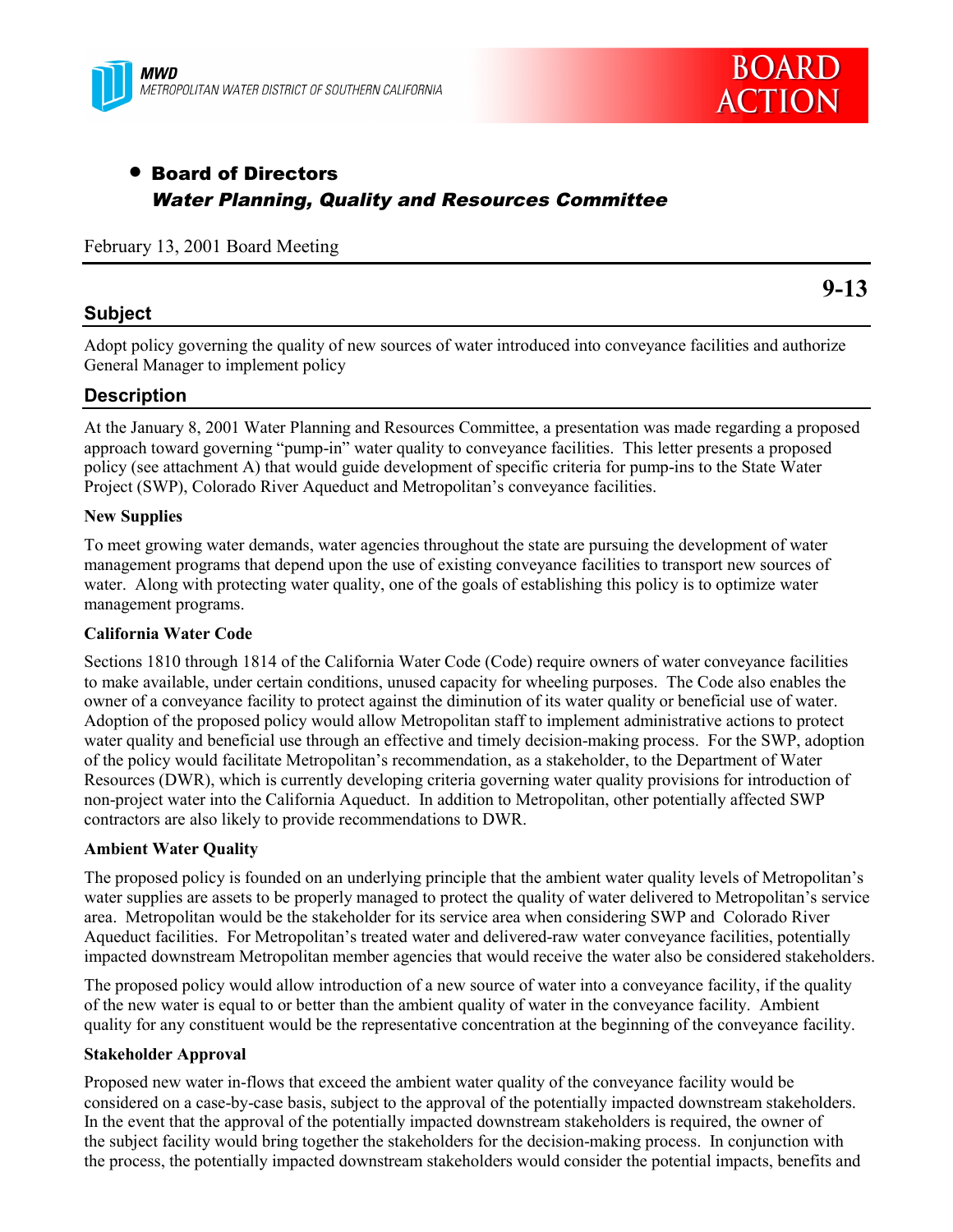mitigation measures in reaching a decision. Factors to be considered include local water supply impacts, costs, Department of Health Services permit requirements, public disclosure and response, and water quality changes occurring in the stakeholders' basic source waters. Where Metropolitan is a stakeholder, it would only consider consent to the diminution of its water quality asset where offsetting benefits can be clearly demonstrated. Otherwise, it would require mitigation as a condition of the approval. New water pump-in programs shall meet all primary or secondary maximum contaminant levels (MCL) in effect at the time, with an adequate margin of safety to be determined by the facility owner. New water pump-in programs would also have to be modified, if necessary, to meet subsequent more stringent MCL requirements.

### **Monitoring**

Any proposal to use facilities to convey new sources must be accompanied by an adequate monitoring program. Prior to approval, the new water pump-in proponents must appropriately characterize the water quality so that an adequate assessment can be made. Regular monitoring of the water prior to introduction to the conveyance facility, at the proponent's expense, will be required. If additional monitoring within the conveyance facility is necessary as a result of the program, the proponent will be required to pay for such monitoring.

# **Policy**

By Minute Item 42162, the Board established as a principle for providing wheeling service that wheeling must not result in unmitigated adverse impacts.

By Minute Item 43635, the Board provided principles for participation in development of a procedure for the introduction of non-project water into the California Aqueduct.

# **Board Options/Fiscal Impacts**

#### **Option #1**

Determine that establishing a water quality policy is not defined as a project under the California Environmental Quality Act (CEQA) (State CEQA Guidelines, Section 15378(b)(5)), adopt water quality policy governing the introduction of new water sources into treated and untreated conveyance facilities, and authorize General Manager to implement the policy.

**Fiscal Impact:** Undefined costs may be incurred in the future for Metropolitan and third parties to treat new sources of water to comply with the policy.

### **Option #2**

Do not adopt the policy.

**Fiscal Impact:** Unknown costs to deal with the water management uncertainty and potential changes to conjunctive-use and storage projects.

# **Staff Recommendation**

Option #1.

Widie *Jill T. Wicke*

1/25/2001 *Date*

*Manager, Water System Operations*

1/26/2001 terher 11) (hr. i. Luu *Stephen N. Arakawa*

*Date*

*Manager, Water Resource Management*

*General Manager Date*

1/29/2001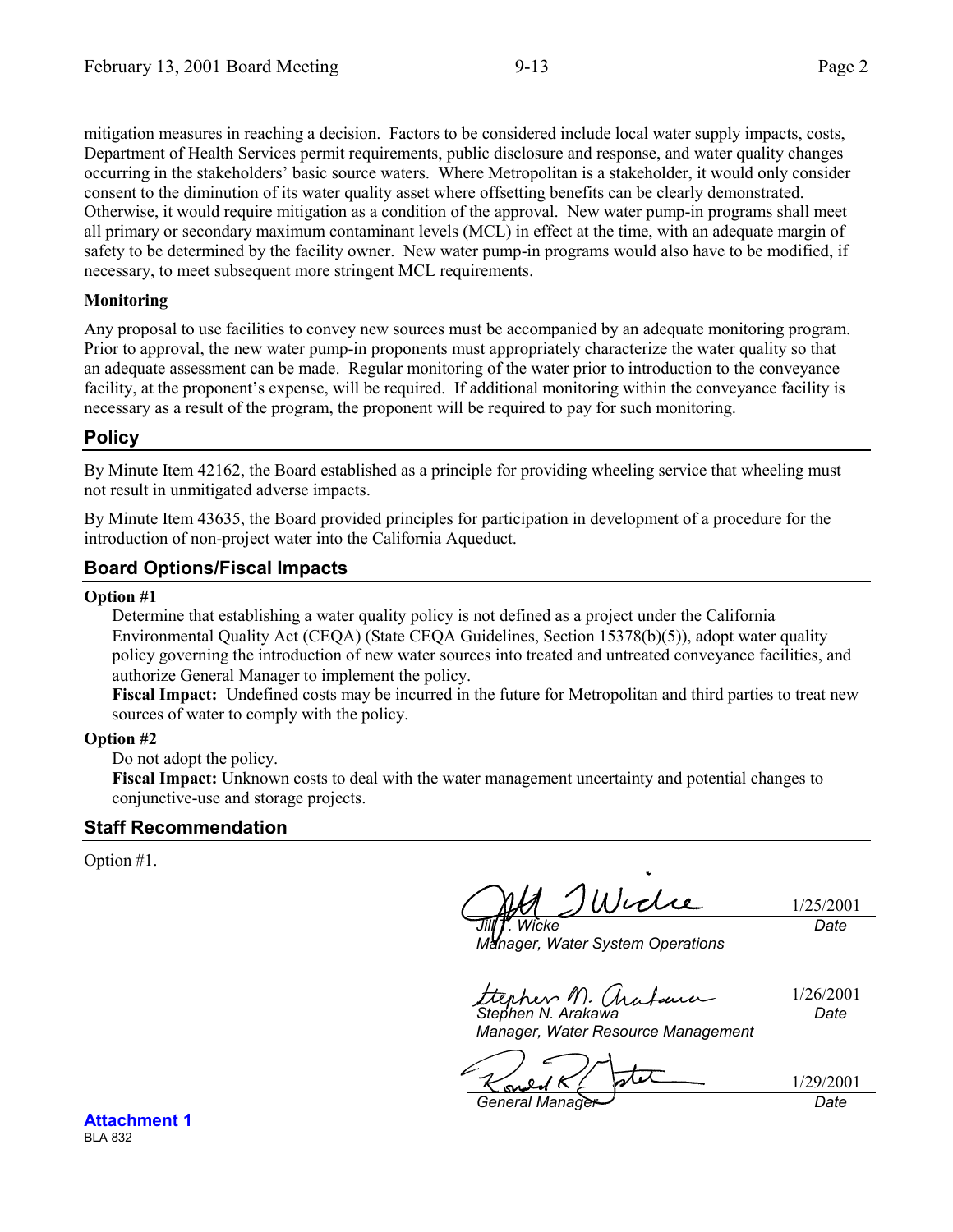# **PROPOSED POLICY FOR ACCEPTANCE OF NEW WATER INTO CONVEYANCE FACILITIES**

### **GENERAL PROVISIONS**

- 1. This policy would govern the introduction of new water into Metropolitan's conveyance facilities. This policy would also serve as a recommendation to the Department of Water Resources (DWR) for application to the California Aqueduct.
- 2. New water is defined as any water, other than that of the owner, that is intended to be conveyed in a facility and relies on the unused capacity made available by the facility owner.
- 3. The proponent of any new water input proposal shall demonstrate that the water is of consistent, predictable, and acceptable quality.
- 4. The facility owner (DWR or MWD) shall consider new water input proposals based upon the criteria established in this document.
- 5. The Department of Health Services (DHS) shall be consulted on drinking water quality issues relating to new water as needed to assure the protection of water quality.
- 6. Except as expressly authorized in this document, in accordance with Water Code Section 1810a and 1810b, no introduction of new water into the State Water Project (SWP) may be approved that would result in the diminution of water quality without the consent of downstream impacted SWP contractors, or in the case of Metropolitan, and where applicable, the consent of downstream affected member agencies.
- 7. These criteria shall not constrain a facility owner's ability to operate the conveyance facility for its intended purposes or to protect its integrity during emergencies.
- 8. For SWP conveyance facilities, Metropolitan and other potentially impacted SWP contractors are deemed to be stakeholders. Metropolitan would be the stakeholder for its service area when considering SWP and Colorado River Aqueduct facilities. For Metropolitan's treated water and delivered-raw water conveyance facilities, potentially impacted downstream Metropolitan member agencies that would receive the water also are considered stakeholders

### **SPECIFIC CRITERIA**

- 9. All proposals to use Metropolitan or SWP conveyance facilities for conveying new water shall be submitted to either Metropolitan or DWR for review. Information to be submitted shall include, but not be limited to the following:
- a. Description of the proposed program;
- b. Characterization of the amount, timing, and quality of the water to be delivered;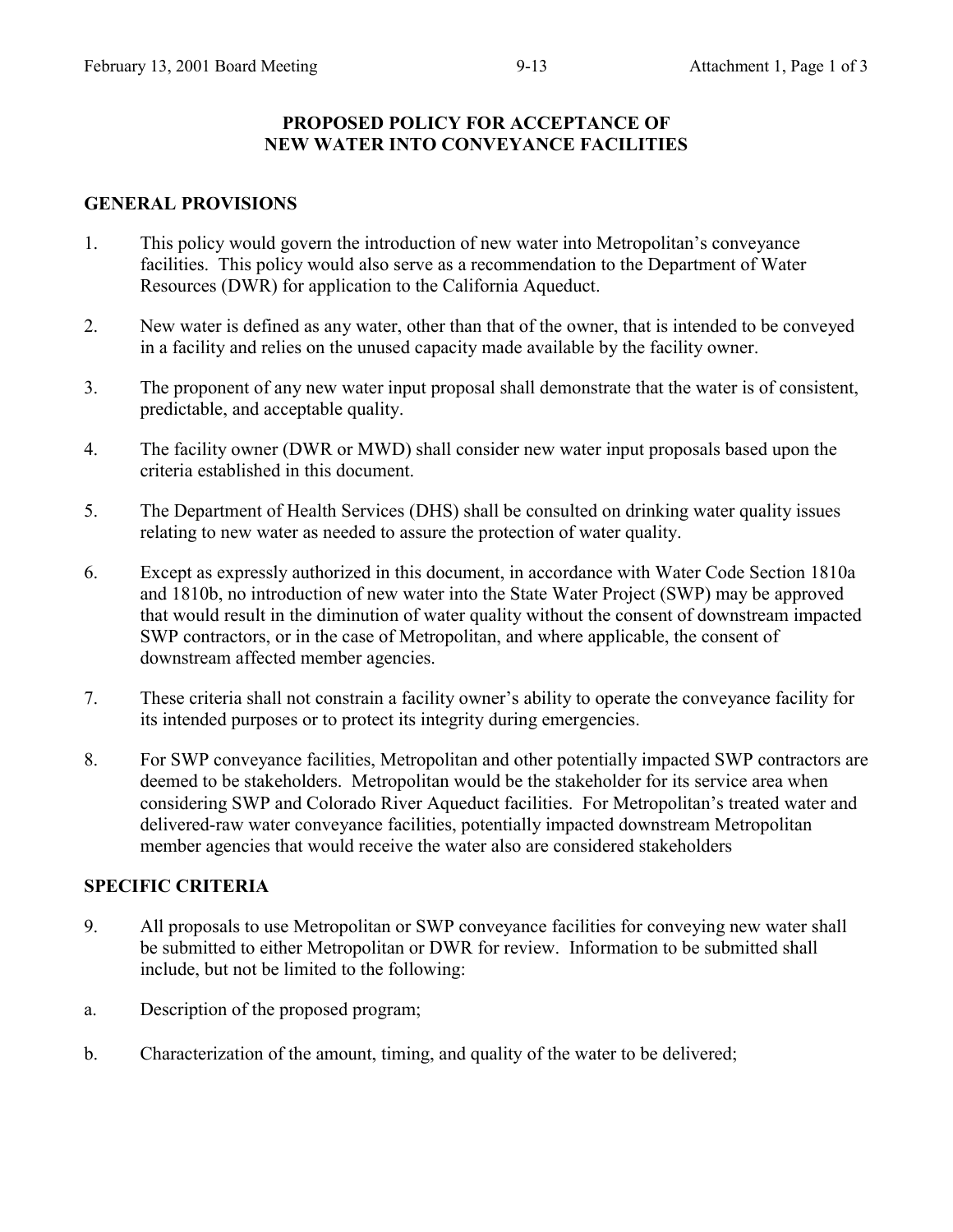- c. Water quality-monitoring program for constituents of concern throughout the duration of the program;
- d. Demonstrated ability to operate and manage the program to produce the projected water quality;
- e. Assessment of impacts of the proposed deliveries to ambient water quality;
- f. Assessment of potential impacts to stakeholders, potential benefits to stakeholders, and identification of mitigation measures.
- 10. Water quality standards will be based upon ambient levels in the conveyance facility and the California Health and Safety Code primary and secondary drinking water standards. Ambient quality for any constituent would be the representative concentration at the beginning of the conveyance facility. Ambient quality for any constituent is defined as the instantaneous concentration at the headworks of the conveyance facility, at the time of discharge. New water pump-in programs shall meet all primary or secondary maximum contaminant levels (MCL) in effect at the time, with an adequate margin of safety to be determined by the facility owner. New water pump-in programs would have to be modified, if necessary, to meet subsequent more stringent MCL requirements.
- 11. Emerging contaminants are those that may pose significant risk to public health, but as yet do not have an MCL. Currently the Office of Environmental Health Hazard Assessment and the Department of Health Services establish Public Health Goals and Action Levels, respectively. These levels, though not regulated, do provide health-based guidance to water utilities and can require public notification if exceeded. These criteria shall recognize emerging contaminants as they are identified by the regulatory agencies and shall be considered by the stakeholders during the consultation prior to commencement of a new water pump-in program.
- 12. Any new water proposal that introduces water with constituents that are below the ambient level is deemed as meeting these water quality criteria without consultation of the downstream stakeholders. However, upon approval, the facility owner shall notify downstream users of the impending action.
- 13. Blending of multiple water sources prior to inflow into a conveyance facility is acceptable. If deemed acceptable as part of a new water pump-in proposal, water may be introduced into a conveyance facility that by itself might cause the ambient baseline to be exceeded, provided that the sum total of all introduced waters from a defined project do not exceed the ambient baseline for the facility on an instantaneous flow weighted basis. Mixing within a facility must occur simultaneously and must be between, not overlapping, any delivery location or member agency connections. The proponent shall demonstrate or model, using an approach acceptable to the stakeholders, that water is adequately mixed before reaching the next delivery connection. New water pump-in programs shall meet all primary or secondary maximum contaminant levels (MCL) in effect at the time, with an adequate margin of safety to be determined by the facility owner. New water pump-in programs would also have to be modified, if necessary, to meet subsequent more stringent MCL requirements.